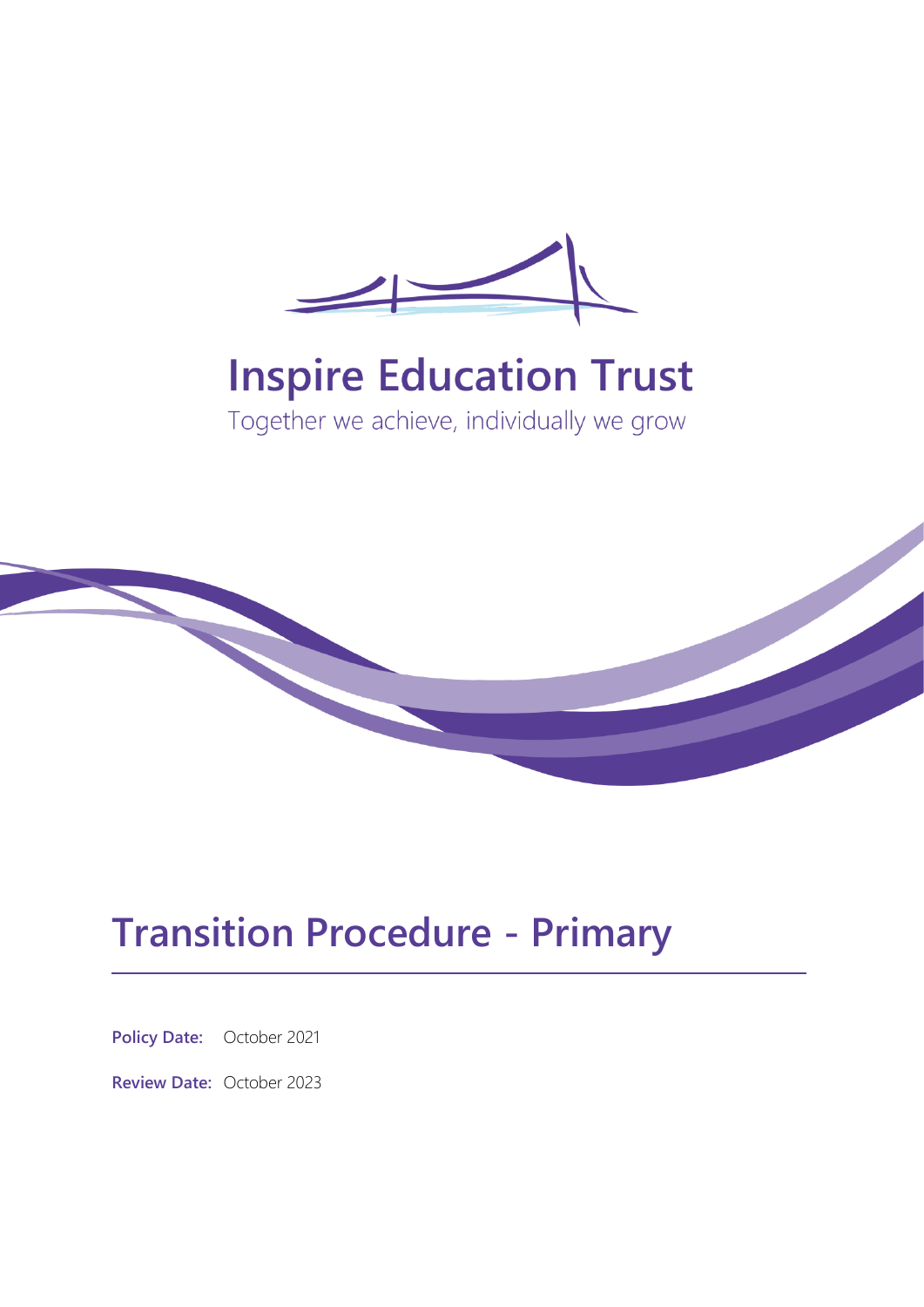## **Document History**

| Version | <b>Status</b> | Date         | Author                   | <b>Summary Changes</b>        |
|---------|---------------|--------------|--------------------------|-------------------------------|
|         |               | October 2021 | A Husband/ M<br>  Harris | Initial draft on new template |
|         |               |              |                          |                               |
|         |               |              |                          |                               |

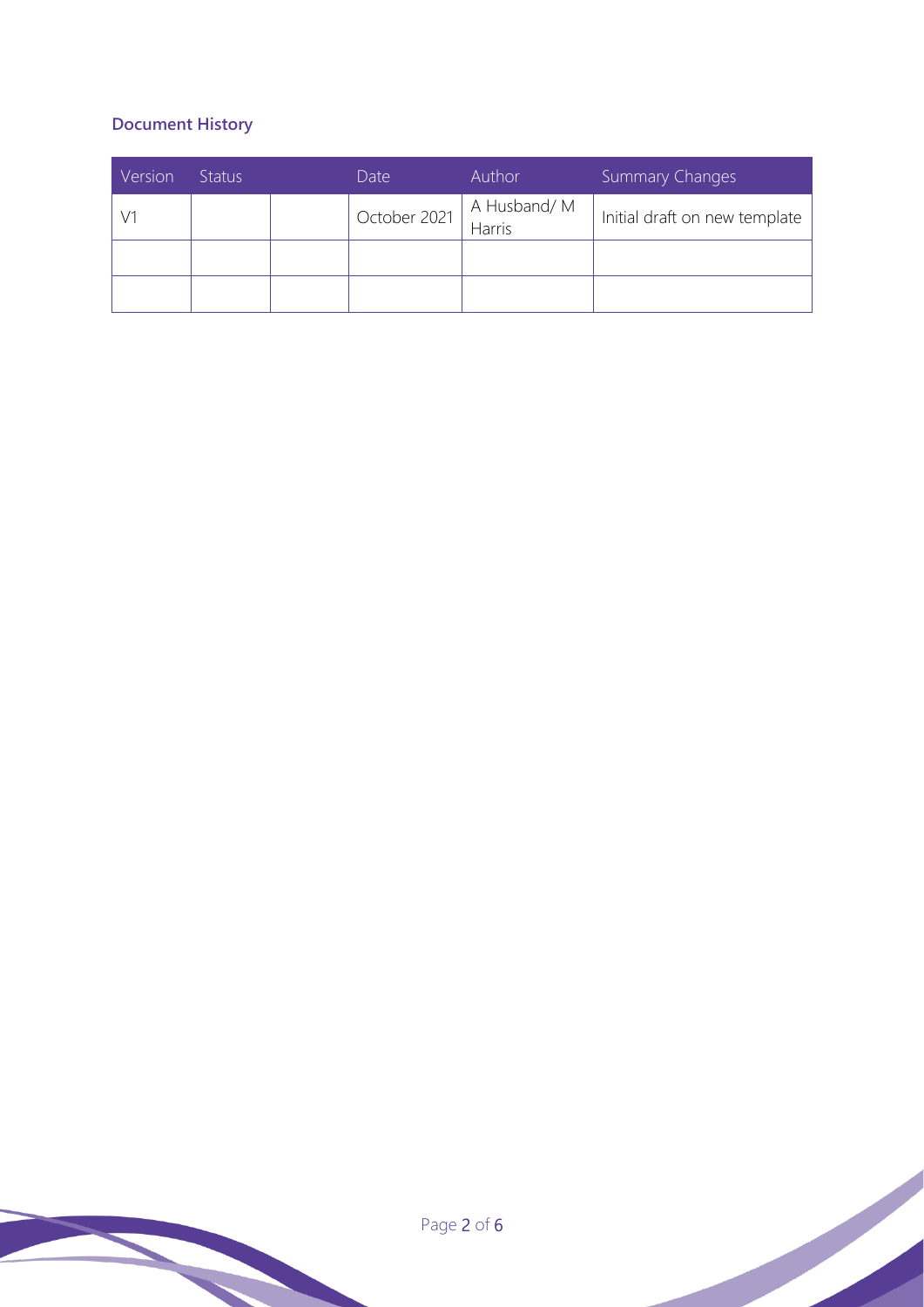In this policy, 'TRANSITION' describes the movement that takes place from one familiar setting (including the home) to another. It is defined as the process where policy and practice has been adapted to support children in settling in to their new learning environment in preparation for future learning and development.

#### **Aims**

We want our children to experience a smooth transition throughout their learning, so that the pace and quality of learning are maintained to ensure that children continue to make the very best progress. This policy addresses issues of planning and assessment as well as classroom organisation and teaching styles.

### **Equal Opportunities and Inclusion**

The children and parents are actively involved in the process and their perceptions about transition are explored and valued. Measures are taken to ensure pupils with learning or access difficulties experience a similar ease of transfer as other pupils.

## **Principles That Underpin the Policy**

- Approaches to teaching and learning are harmonised at the point of transition.
- Planning is based upon assessment information from the previous class / setting.
- Styles of teaching and learning meet the needs of the children and not pre-conceived notions of what is appropriate for the next phase / Key stage.
- There is a professional regard for the information from the previous setting / phase.
- Children are able to enjoy new approaches at transition.
- Transition motivates and challenges children.
- Staff allocation gives particular attention to the particular needs of the children.

### **Continuity of Teaching and Learning**

Within the Multi Academy Trust, we use the following processes:

**Transition from Pre-School Settings to the Foundation Stage:**

- Discussions occur between our teachers and staff from other settings.
- Individual tours offered to all incoming parents/carers and children.
- Parents/carers of prospective EYFS children are invited to a meeting during the Summer Term.
- Parents/carers receive an 'information pack' with information about the school.
- Prospective Reception children visit school during the term before they start, to become familiar with their new school and setting.
- Nursery staff visit all children in their home environment and/or children attend 'open sessions' during the Summer Term.
- Through observations a base line record is completed within the first few weeks of entry to the EYFS. This will also highlight the needs for any early intervention.
- A meeting for parents/carers during the Autumn Term is arranged to explain the teaching of English and mathematics and the use of Learning Journals.
- EYFS staff are always available before and after school to chat to parents/carers.
- They are proactive in talking to parents/carers about issues that may arrive with individual children.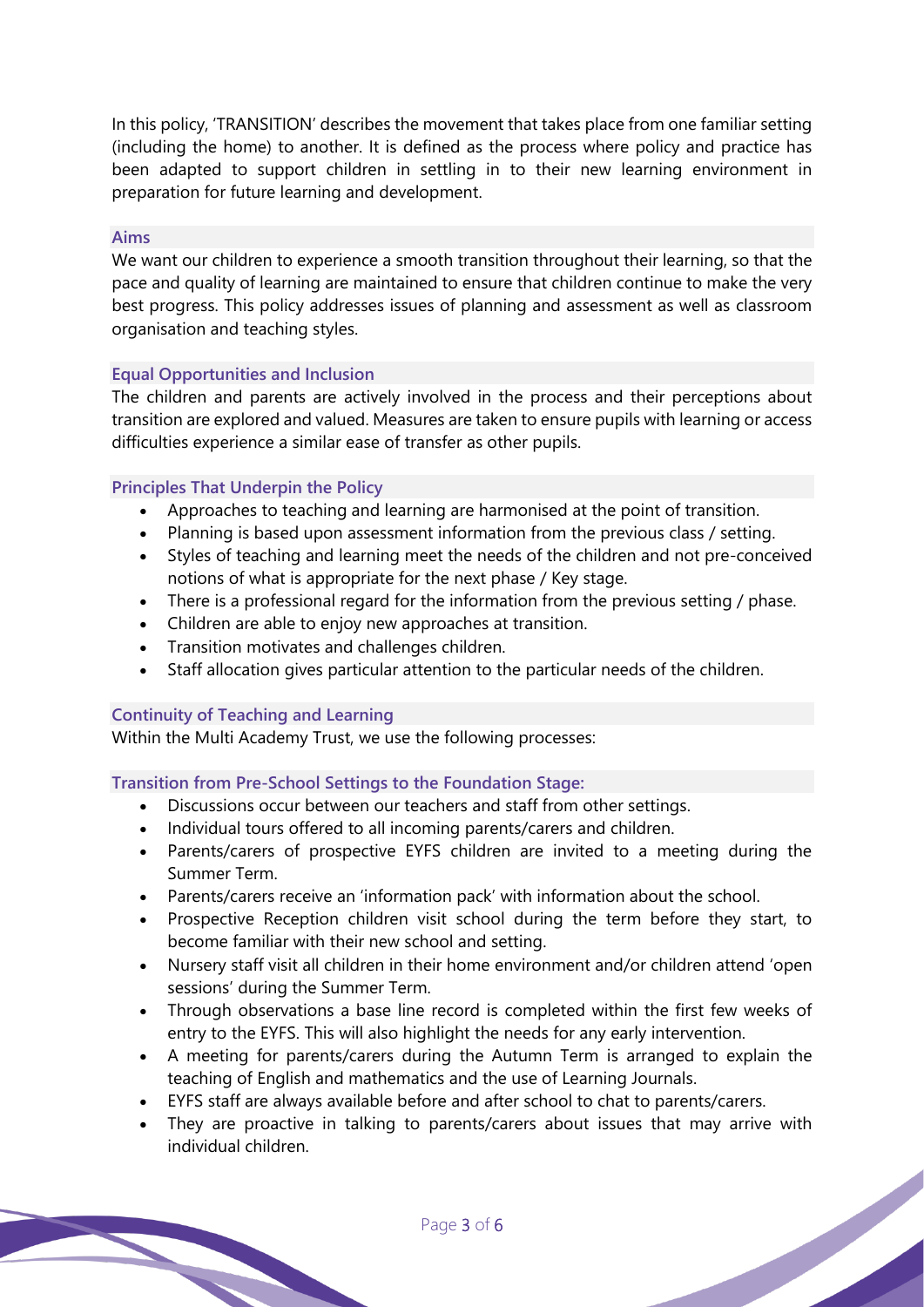## **Transition from the Early Years Foundation Stage to Year 1**

- The Year 1 curriculum builds on and extends the experiences children have had during the EYFS where a kinaesthetic approach to teaching and learning is maintained and built upon to offer creative, hands on method of teaching and learning.
- The Year 1 classroom aims to reflect a similarity to the EYFS classroom as it exhibits areas of learning available to the children e.g. role-play, art and creativity, music, ICT, reading and quiet areas.
- Although Year 1 is the first year within which the National Curriculum is followed, we continue to develop the independent learning skills established in the EYFS. Children in Year 1 are encouraged to select resources and activities independently and use decision making skills in their learning.

## **Before the children move from the Early Years Foundation Stage into KS1:**

• Teaching staff meet to discuss the children's progress. EYFS teachers inform the future teacher of the child's level of ability, special educational needs and any other information relevant to the well being and development of the child.

## **Information passed onto Year 1 teachers includes:**

- knowledge of sight vocabulary
- knowledge of sounds/ phonics
- reading ability
- writing profile level
- printed version of each child's Early Years Foundation Stage Profile (EYFSP) highlighting each of the targets achieved.

Information is used to group pupils, adjust/fine-tune the curriculum and set future targets. Links are made between Early Learning Goals (ELG's) and National Curriculum (as many statements within the EYFS curriculum are similar to the key objectives for numeracy and early criteria for literacy skills).

### **Once transferred to Year 1:**

- Children work on National Curriculum levels of work with teachers cross-referencing the Foundation Stage Profile during the children's first term.
- Children not yet having attained a Good Level of Development from the new Development Matters (2021) will have their progressed tracked against Development Matters in the first instance.
- Children return from Year 1 class to the Foundation classroom during Autumn Term for focused learning work and active play.

### **Transition in subsequent years throughout the school**

- Weekly whole school sharing assembly.
- Children encouraged to share good work with teacher of 'next class'.
- Teachers meet in summer term to discuss individual children.
- All children visit new classes and work alongside new teachers in the Summer Term.
- Teachers plan initial unit of work with their new class. Thrive activities are an integral part of the transition process and work takes place before and after the summer holiday.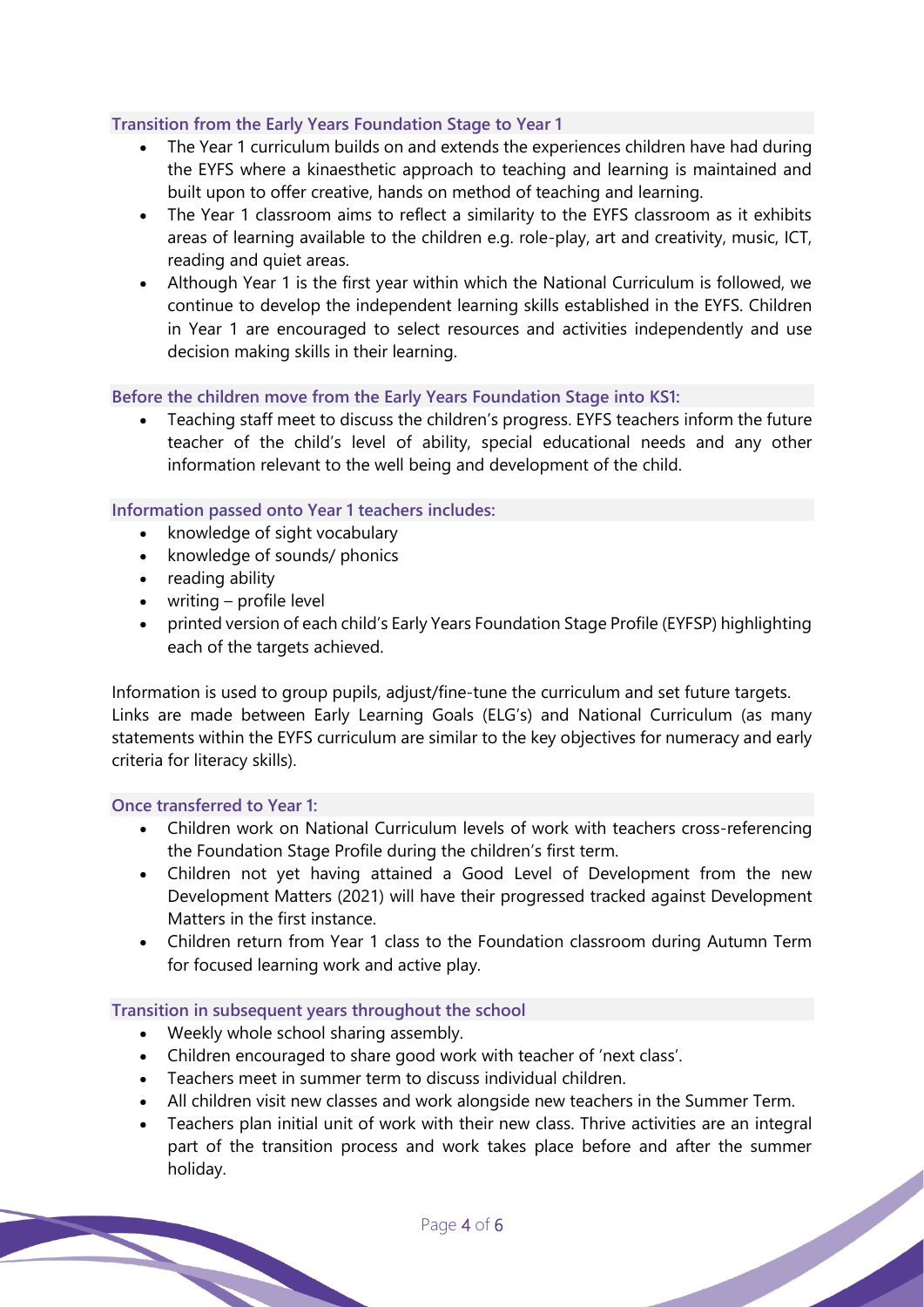- The first week and a half of term is used as a 'getting to know you' period when children are not on a full timetable.
- Annual tracking of children's progress through Interim and Key Stage SATs, spelling, reading and mathematics assessments. Data informs next teacher of targets for the following year.
- Throughout the year, there are shared assemblies, buddy reading systems, PE coaching and curriculum opportunities where children throughout the school mix together to enable them to get to know other teachers and staff and each other.
- Teachers meet to discuss individual children's progress as they move from class to class.
- 'Early intervention' policy for children with additional needs.
- Work from the previous year is stuck in children's new books to ensure consistency of expectation.
- Transfer of records: IEP's and other assessments in the teacher class file.
- Annual tracking of children's progress through Interim and Key Stage SATs, spelling, reading and mathematics assessments. Data informs next teacher of targets for the following year.

## **Children Joining from Year 1 to Year 6**

- Individual tours offered to all incoming parents/carers and children, time for the child to stay with the current class is also offered to help get the acquainted with their new surroundings.
- Parents/carers receive a 'Parents' Pack' with information about the school.
- New children assessed quickly by class teacher and/or SENCO.
- A 'buddy' identified to help the new child to integrate.
- Records from previous school made available to class teacher and SENCO.

## **Year 6 to Year 7**

- Teachers from local secondary schools visit to provide lessons and assemblies throughout the Spring and Summer terms.
- The Year 7 tutors from receiving schools visit Year 6 children to meet the children and discuss their thoughts and concerns ahead of transfer.
- Formal meeting between the Year 6 teacher and the Year 7 tutor of receiving secondary school.
- Year 6 teacher liaises with Year 7 receiving school to create a profile of assessment data and transition needs for each child.
- Identified children (e.g. SEN) receive additional support before and after transition.
- Transfer of records to secondary school.
- Parents'/carers' evening held annually with representatives and presentations from secondary schools contacted to the school.
- Year 6 children attend their prospective secondary school for a Transition Day during the Summer Term.
- Year 6 children engage in transition units in association with the secondary schools.